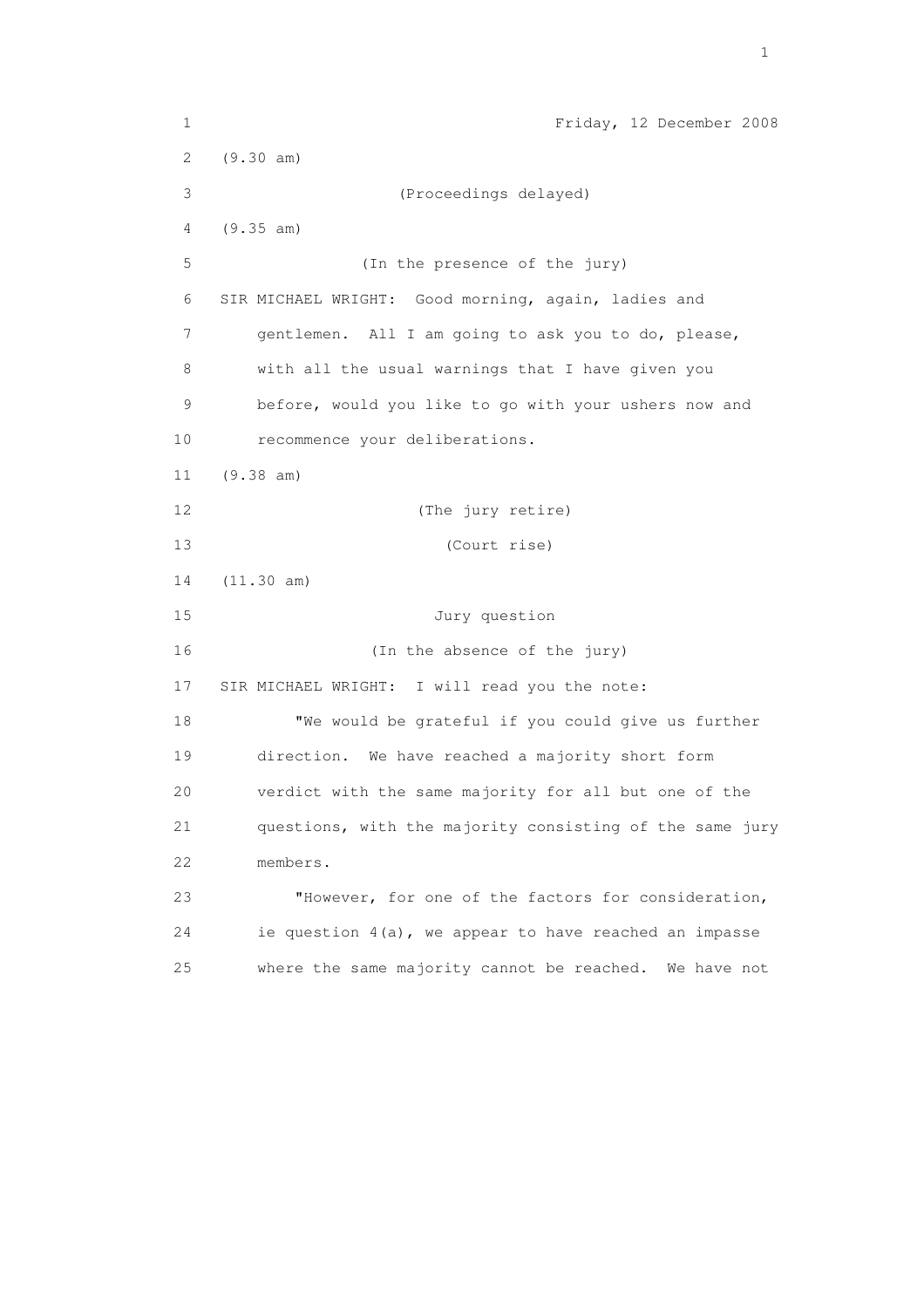1 reached an eight to two minimum."

2 I am not going to read the next sentence. 3 "However, the minority members are different from 4 those of the other questions and short form verdict." 5 The reason I haven't read the intervening sentence 6 is it discloses the voting split that they have reached. 7 I offer the following suggestion: that I should ask 8 the foreman if there is any reasonable possibility, if 9 I gave them a further period of time, they might break 10 that impasse on question 4(a). Depending on his answer, 11 we might either give them a bit longer or simply abandon 12 question 4(a). 13 Any views, please? Mr Hough. 14 MR HOUGH: Sir, for our part we would support that proposal. 15 The jury have evidently made every effort to come 16 together on what are quite a large number of points. 17 They use the word "impasse" no doubt advisedly to 18 suggest that they have truly gone as far as they can. 19 SIR MICHAEL WRIGHT: I think I still ought to ask them the 20 question. 21 MR HOUGH: I could not agree more, sir. 22 If the answer comes back "no", then I think it's 23 also appropriate that we discuss briefly what course you 24 propose to take but, before we discuss that, it's 25 probably best that you hear from my learned friends.

 $\overline{2}$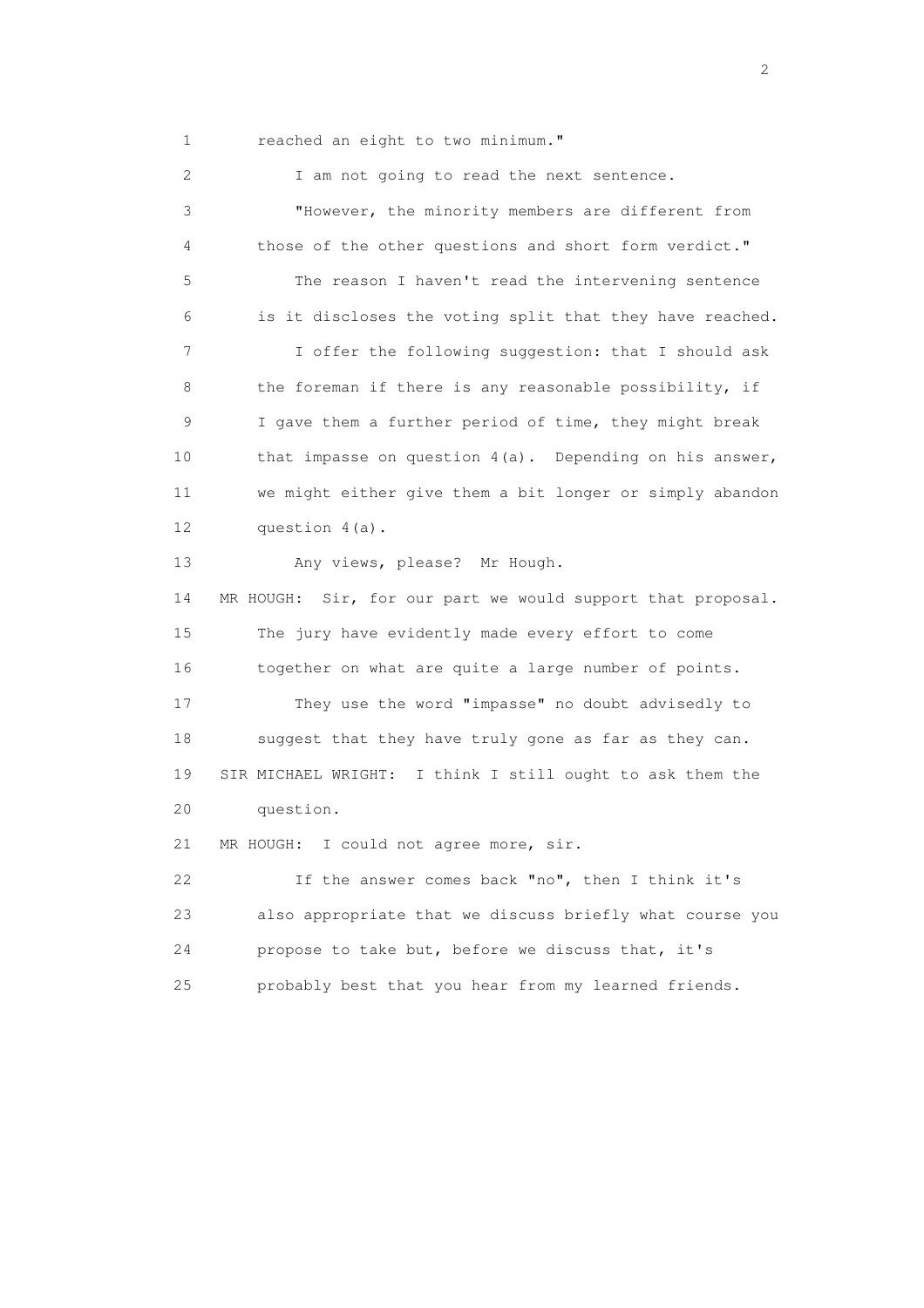1 SIR MICHAEL WRIGHT: Yes, certainly.

 2 MR HOUGH: In relation to the possibility of abandoning 3 a question entirely, sir, you will recall that we 4 reserved our position on this earlier in the week. 5 SIR MICHAEL WRIGHT: Yes. 6 MR HOUGH: It's our submission that provided the jury are in 7 agreement, with a minimum of eight agreeing on all 8 matters, on a sufficient number of points to constitute 9 a verdict, then that would be sufficient, and it is not 10 absolutely necessary to obtain a majority, the same 11 majority on everything, failing which one discharges the 12 jury. That would, in our submission, be -- 13 SIR MICHAEL WRIGHT: That would be a catastrophe. 14 MR HOUGH: -- ridiculous and, in our submission, it's 15 consistent with the approach of Lord Bingham in the 16 Middleton case, giving coroners flexibility in the way 17 they elicit narrative verdicts, that if the jury simply 18 can't agree on a component of a narrative, then that 19 component must go. 20 SIR MICHAEL WRIGHT: Yes, I think that's probably right. 21 MR HOUGH: That's our submission on the correct approach to 22 follow, and we would support and endorse your approach 23 to how to manage the jury from now. 24 SIR MICHAEL WRIGHT: Thank you very much. Let's work round, 25 please. Who wants to go first? Mr Stern?

 $\sim$  3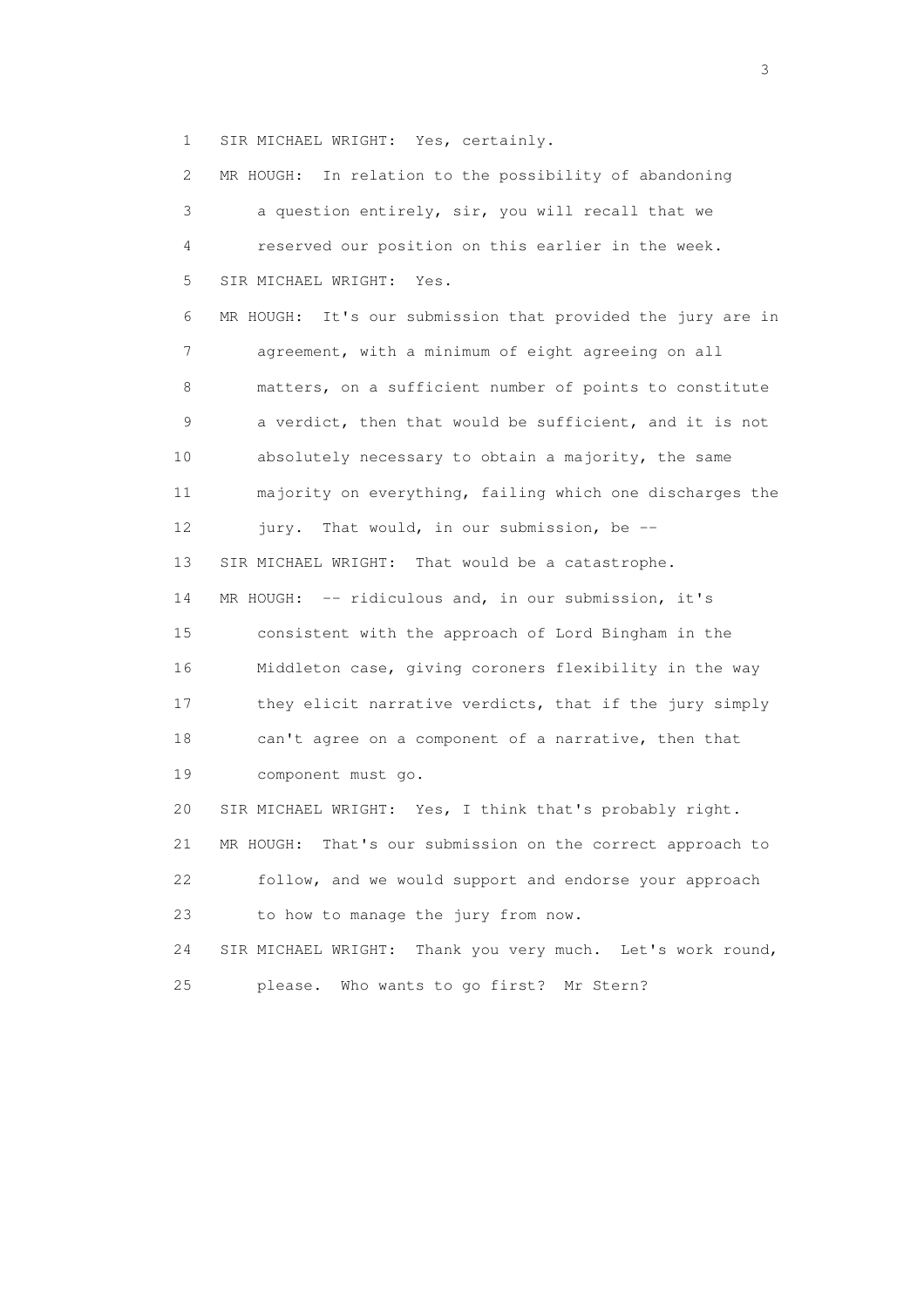1 MR STERN: Sir, I adopt and endorse the submissions that 2 were made. 3 SIR MICHAEL WRIGHT: You think I should give them one more 4 chance? Or invite them to say whether they can break 5 the impasse or not? 6 MR STERN: I think that's necessary. 7 SIR MICHAEL WRIGHT: Yes, I agree with that. Ms Leek? 8 MS LEEK: Likewise, sir. 9 SIR MICHAEL WRIGHT: Yes, thank you. Mr Gibbs? 10 MR GIBBS: I agree entirely with what has been said. 11 SIR MICHAEL WRIGHT: Thank you very much. Mr Perry? 12 MR PERRY: I agree, sir. 13 SIR MICHAEL WRIGHT: Thank you. Ms Studd? 14 MS STUDD: Yes, I agree, sir, with this caveat: there are 15 one or two people who should be here in time for the 16 verdict. I wonder if we could reconvene at midday? 17 SIR MICHAEL WRIGHT: Yes, certainly. What I was going to 18 do, if the foreman says "no", I have -- with Mr Hough's 19 assistance -- a draft of, as it were, a short 20 instruction to give them which -- it might be helpful if 21 I read it out now. 22 MR HOUGH: Yes. 23 SIR MICHAEL WRIGHT: Having thanked them, I hope politely, 24 for their message, it reads: 25 "Would you now please do as follows: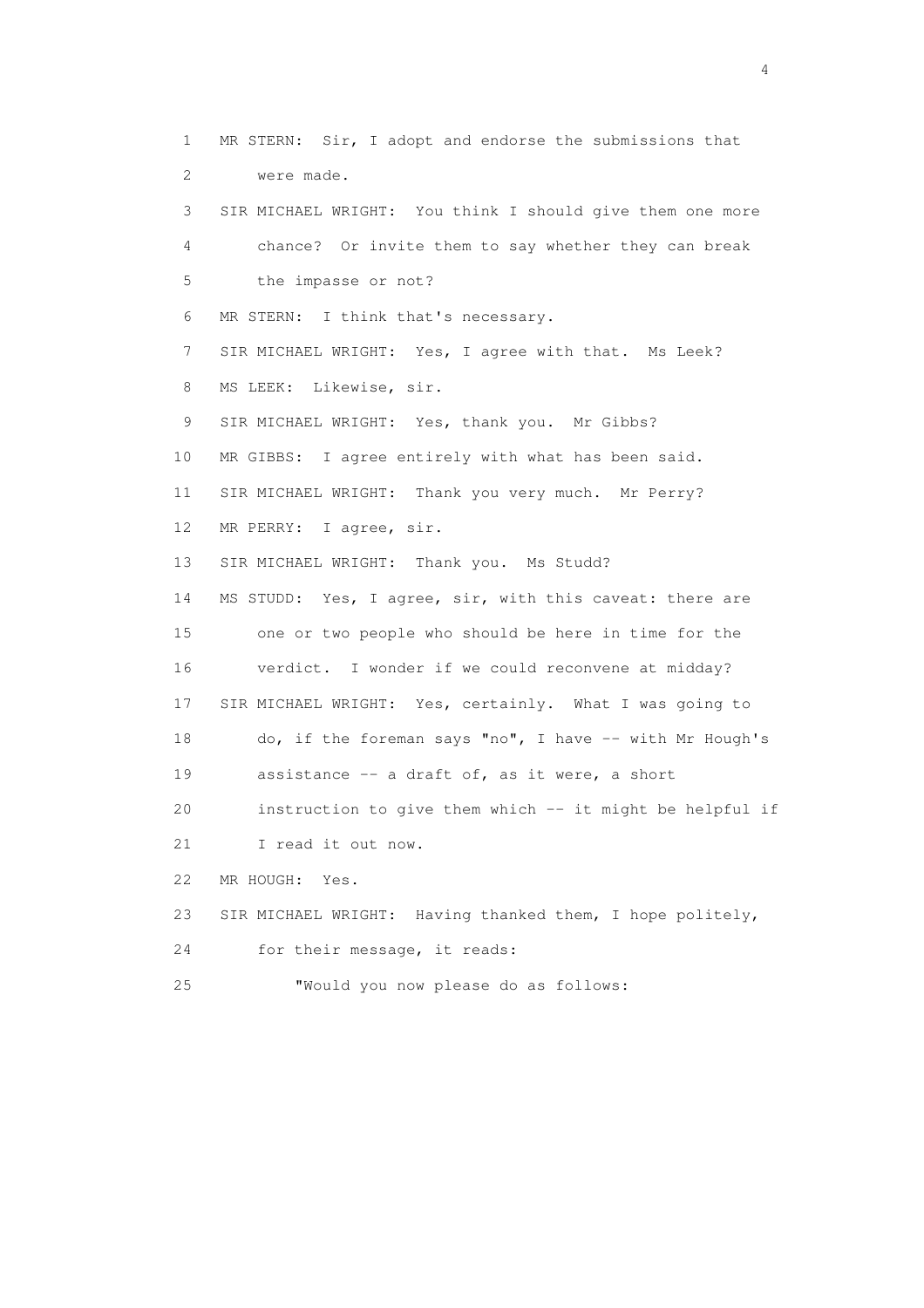1 "1. Would you please check that you have filled in 2 one copy of the verdict questionnaire.

 3 "If you have not all agreed on the verdict and the 4 answers to all of the questions so that you are giving 5 a majority decision on any matters, would your foreman 6 please write to the right of each answer the names of 7 those jurors, if any, who have not agreed to the answer 8 given. Those names will not be published. I am only 9 asking this in order to check that there is a proper 10 majority so that at least eight of you can sign the 11 inquisition. As I told you, those who sign that 12 document must be in agreement on all points.

 13 "3. Would you please look again at the draft 14 inquisition document and check that you are happy with 15 all the formal particulars, that is to say the name of 16 the deceased, the medical cause of death, the place of 17 death, et cetera. If you are content with those, you do 18 not need to do anything. If you are not content with 19 any of them, you should write me a note explaining the 20 difficulty."

 21 Nothing controversial about paragraph 3; it's 22 paragraph 2. As you will see, what I am anxious to do 23 is to establish that the minority are the same people in 24 each case, and it follows the majority are the same 25 people in every case.

 $\sim$  5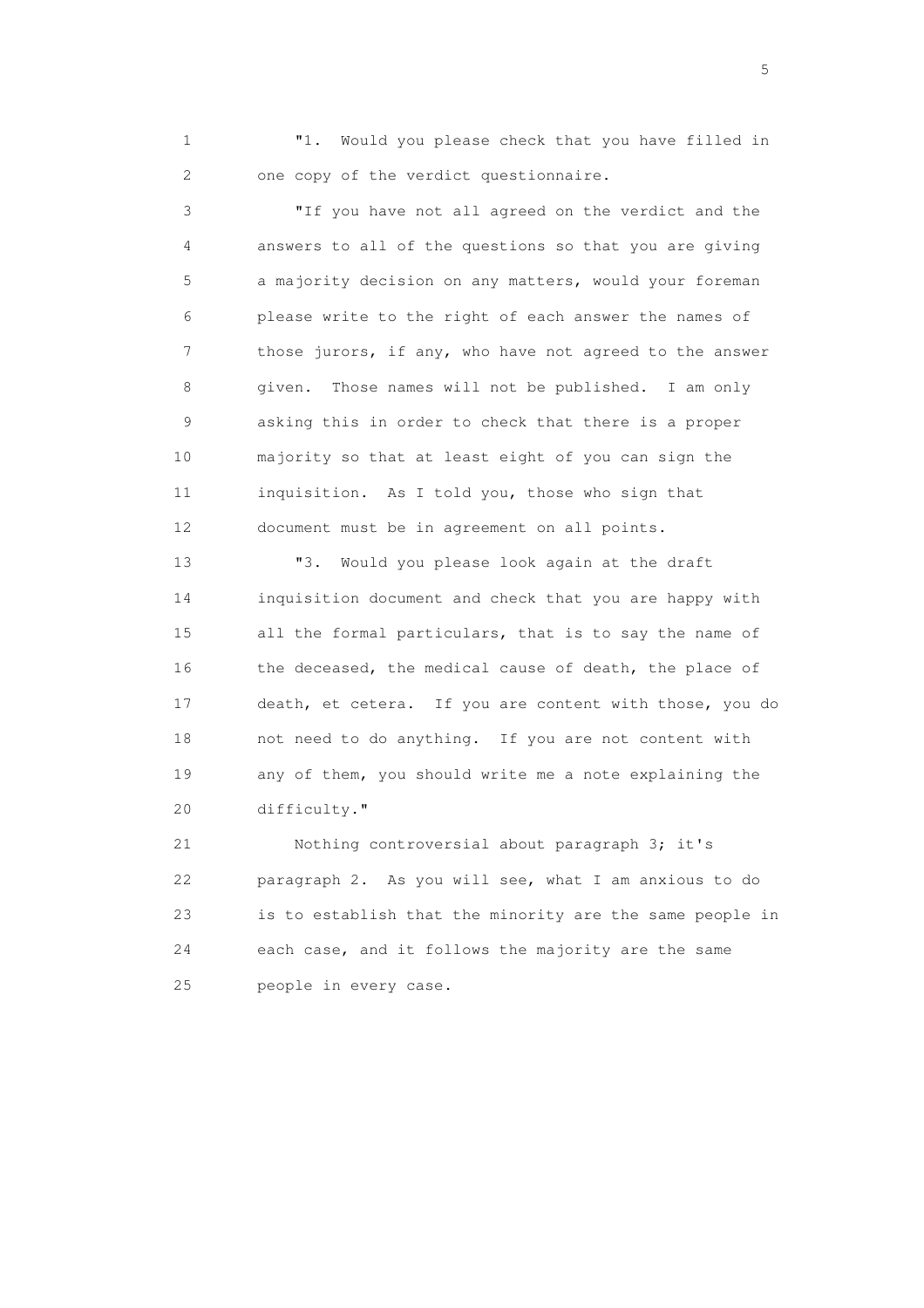1 Does anybody have any problems with that? 2 MR HOUGH: Sir, may I propose a slight revision to this? 3 SIR MICHAEL WRIGHT: Yes. 4 MR HOUGH: At the end of point 1, the words "except for (a)" 5 should appear. 6 SIR MICHAEL WRIGHT: If we get the answer that they can't 7 get any further, then I will add to the instruction to 8 make a plain that we do not require an answer to 9 question 4(a). 10 MR HOUGH: Just for everybody's benefit and since this is 11 going to the jury, may I just set out what we propose is 12 changed. So the message would now read as follows: 13 "Would you please check that you have filled in one 14 copy of the verdict questionnaire, except the answer to 15 4(a). 16 One doesn't need the preamble in 2 relating to 17 majorities because we would know their view: 18 "2. Would your foreman please write to the right of 19 each answer the names of those jurors, if any, who have 20 not agreed to the answer given. Those names will not be 21 published. I am only asking this in order to check that 22 there is a proper majority so that at least eight of you 23 can sign the inquisition. As I told you, those who sign 24 that document must be in agreement on all points. 25 "Would you please look at the draft inquisition

 $\sim$  6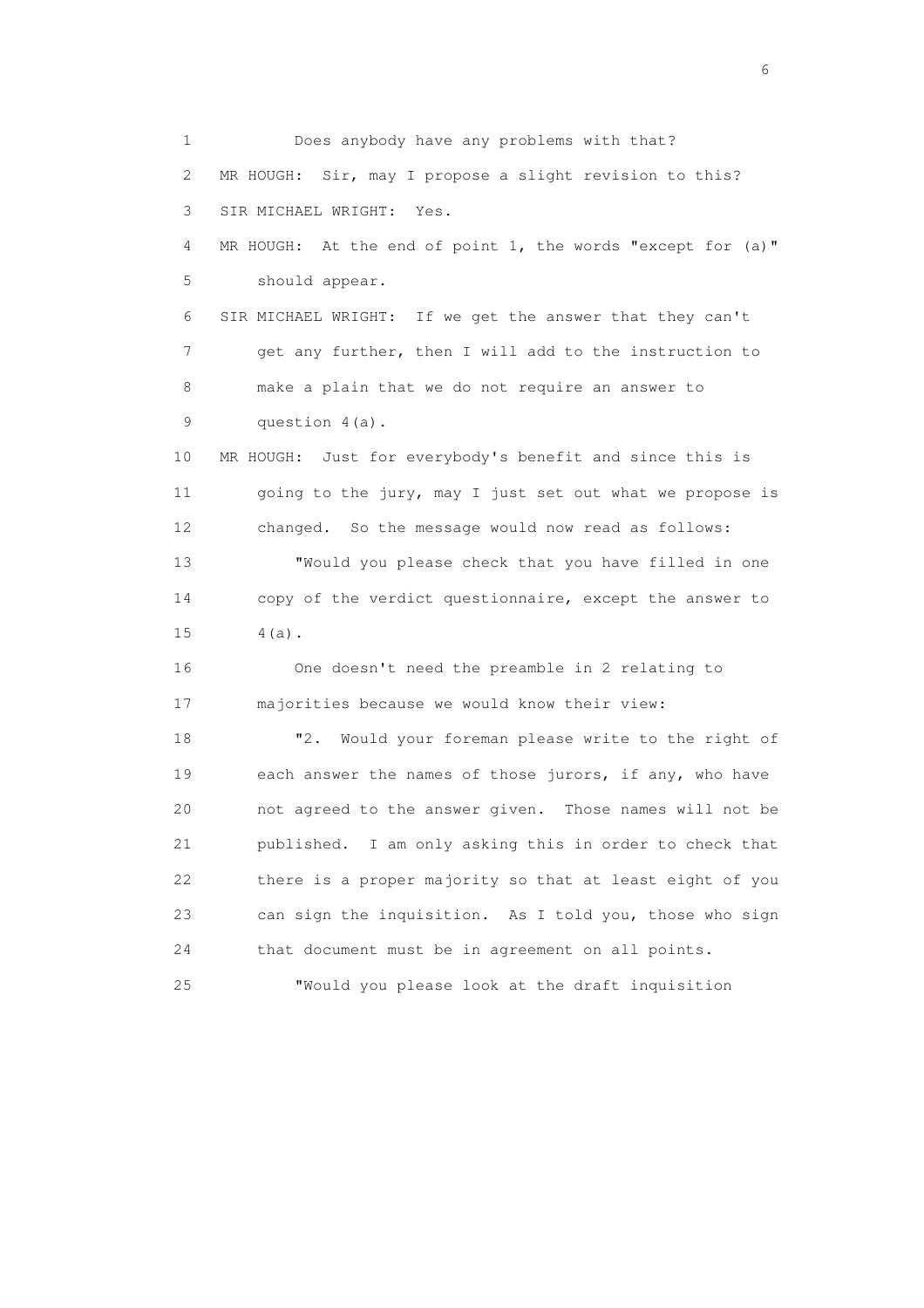1 document and check that you are happy with all the 2 formal particulars. If you are content with those, you 3 do not need to do anything", and so on.

 4 Sir, what we would then propose is that, after they 5 have provided the document with the names on it, that 6 you and I should check that questionnaire to check the 7 questions are properly answered and that no more than 8 two names appear as dissenters.

 9 If it has been properly completed, then a further 10 message would be sent to the jury to ask them to provide 11 a second copy of the verdict questionnaire, without the 12 names but with all the questions answered. That 13 questionnaire can then be photocopied so that you have 14 a copy and the foreman has a copy.

 15 Then, before the jury are brought in, they would be 16 asked to sign the inquisition document on it's second 17 page so that when they are brought in there is a signed 18 inquisition in your hand.

 19 That would ensure that you can then take the foreman 20 through the different answers.

 21 SIR MICHAEL WRIGHT: Yes, I think that's probably right. 22 Everybody happy? In that case, ask the jury to come 23 down, please.

24 (11.40 am)

25 (In the presence of the jury)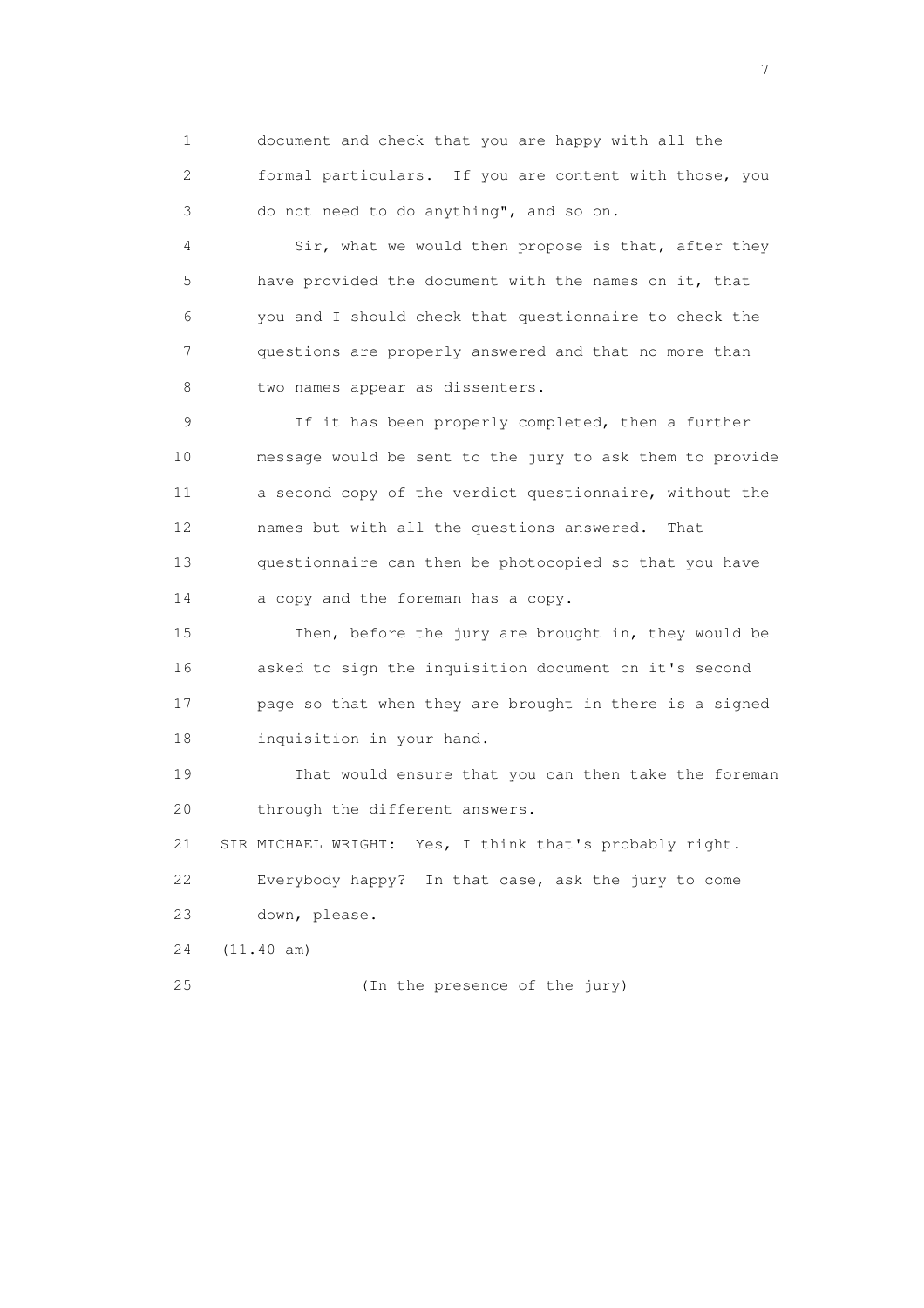1 SIR MICHAEL WRIGHT: Thank you for the message, which we 2 have noted carefully. 3 Mr Foreman, I have a question for you to which, 4 please, would you just answer "yes" or "no? 5 THE FOREMAN OF THE JURY: Okay, sir. 6 SIR MICHAEL WRIGHT: If I gave you more time, another 7 period, do you think there is any reasonable prospect 8 that you would be able to break the impasse that you 9 have met on 4(a)? By all means look round at your 10 colleagues if you want to. 11 THE FOREMAN OF THE JURY: I think with a bit of time, yes. 12 SIR MICHAEL WRIGHT: You think you could? 13 THE FOREMAN OF THE JURY: Yes. 14 SIR MICHAEL WRIGHT: I am not going to ask you how long. In 15 that case, if you think there is a reasonable prospect, 16 then I will give you a little more time. 17 THE FOREMAN OF THE JURY: If there is no further direction, 18 then ... 19 SIR MICHAEL WRIGHT: I don't think there is any other 20 direction I can give you. By all means, in that case, 21 if you think there is a reasonable prospect that you can 22 come to an agreement -- remembering of course the 23 limitations on the agreement, that the people involved 24 have to be the same on each question, as with all the 25 other questions.

en andere de la provincia de la provincia de la provincia de la provincia de la provincia de la provincia del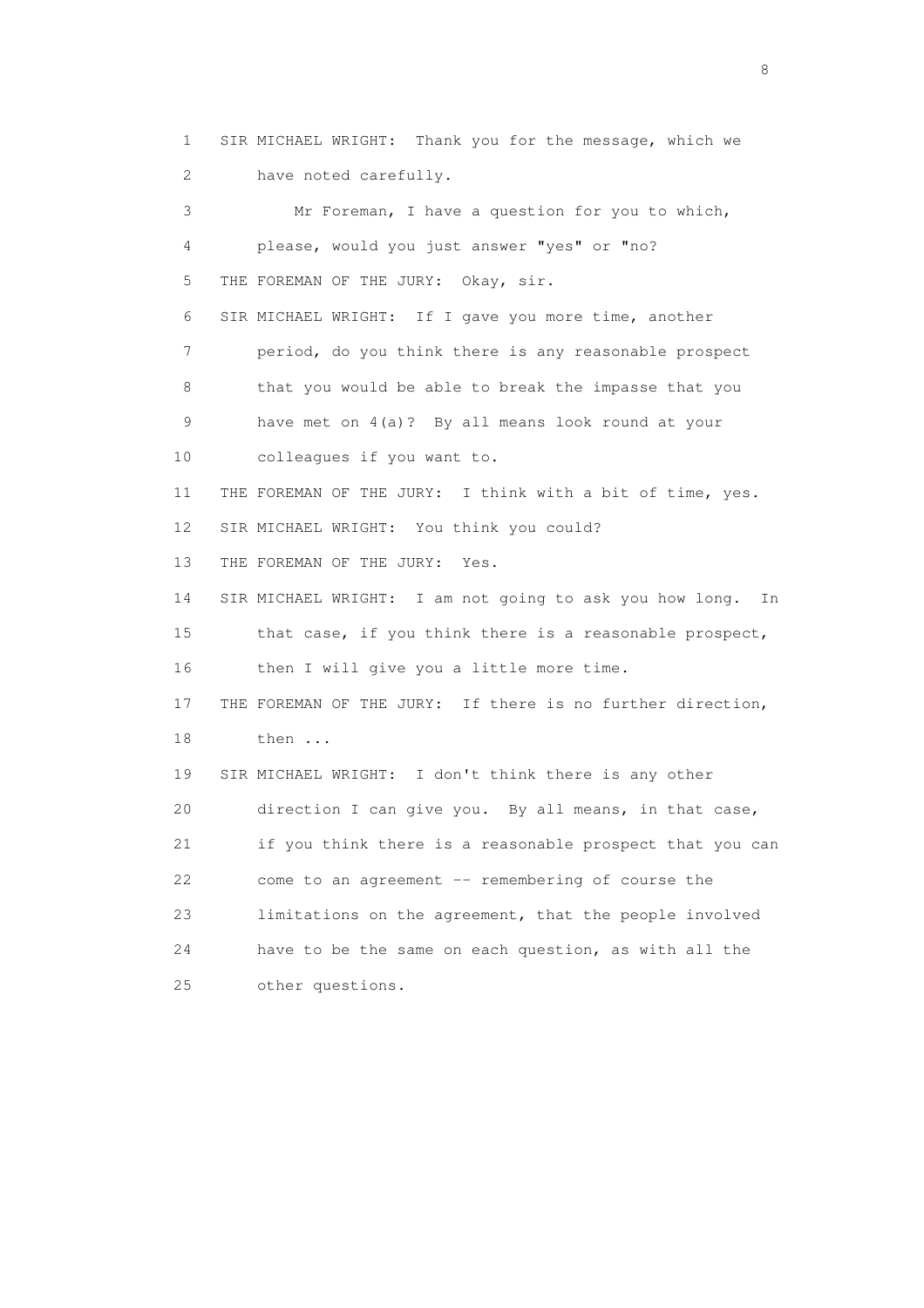1 THE FOREMAN OF THE JURY: Right. 2 SIR MICHAEL WRIGHT: I am sure you will remember that. 3 THE FOREMAN OF THE JURY: Yes. 4 SIR MICHAEL WRIGHT: In that case I will invite you, please, 5 to go back with your ushers and see how you get on. 6 (11.42 am) 7 (The jury retire) 8 SIR MICHAEL WRIGHT: Very well. Thank you all very much. 9 (11.42 am) 10 (Court rise) 11 (12.50 pm) 12 (In the absence of the jury) 13 SIR MICHAEL WRIGHT: Jury, please. 14 (12.53 pm) 15 (In the presence of the jury) 16 VERDICT 17 SIR MICHAEL WRIGHT: Mr Foreman, I think, if you don't mind, 18 if I ask you to stand up, then everybody can see you and 19 see that it is you who is speaking. 20 I understand that the jury has reached a verdict and 21 answers to all questions and that at least eight of you 22 are agreed on all the answers given. Is that so? 23 THE FOREMAN OF THE JURY: That's correct, sir. 24 SIR MICHAEL WRIGHT: Thank you. 25 I am now going to ask you to give your answer on

en de la provincia de la provincia de la provincia de la provincia de la provincia de la provincia de la provi<br>1900 : la provincia de la provincia de la provincia de la provincia de la provincia de la provincia de la prov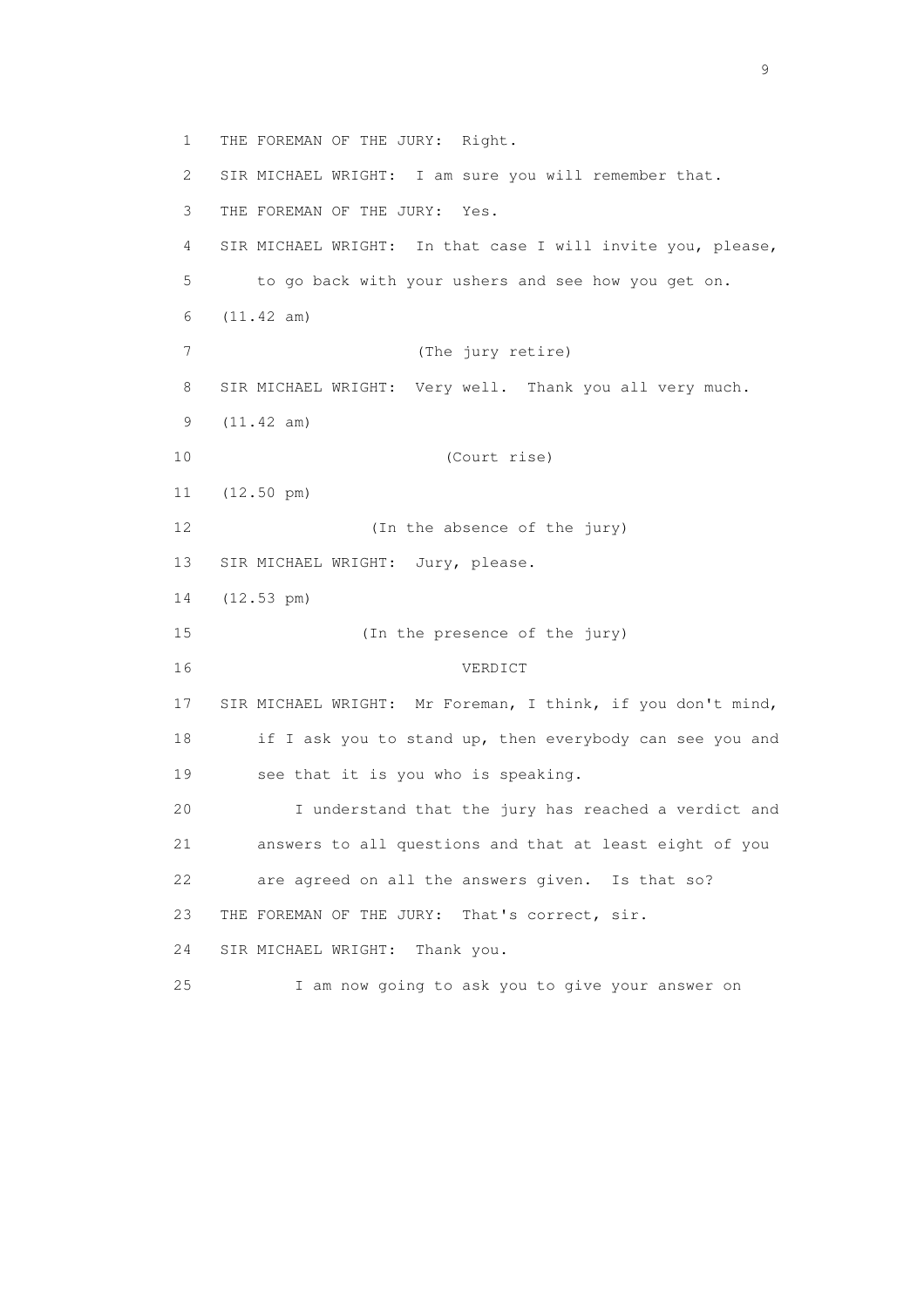1 each matter and to say in each case whether you are all 2 agreed or whether the answer has been reached by 3 a majority and, if so, the size of the majority in each 4 case, the numbers in each case. 5 The short form verdict is either lawful killing or 6 open verdict. What is your verdict? 7 THE FOREMAN OF THE JURY: Open verdict. 8 SIR MICHAEL WRIGHT: Thank you. 9 Question 1: did officer Charlie 12 shout the words 10 "armed police" at Mr de Menezes before firing; yes, no 11 or cannot decide? 12 THE FOREMAN OF THE JURY: No. 13 SIR MICHAEL WRIGHT: I should have asked you in relation to 14 the verdict: is that a unanimous verdict or by 15 a majority? 16 THE FOREMAN OF THE JURY: It's a majority. 17 SIR MICHAEL WRIGHT: How many agreed and how many disagreed? 18 THE FOREMAN OF THE JURY: Eight agreed, two disagreed. 19 SIR MICHAEL WRIGHT: In answer to question number 1, the one 20 you have just given, is that unanimous or by majority? 21 THE FOREMAN OF THE JURY: That is unanimous. 22 SIR MICHAEL WRIGHT: The second question is: did 23 Mr de Menezes stand up from his seat before he was 24 grabbed in a bear hug by Ivor; yes, no or cannot decide? 25 THE FOREMAN OF THE JURY: Yes, and that's unanimous.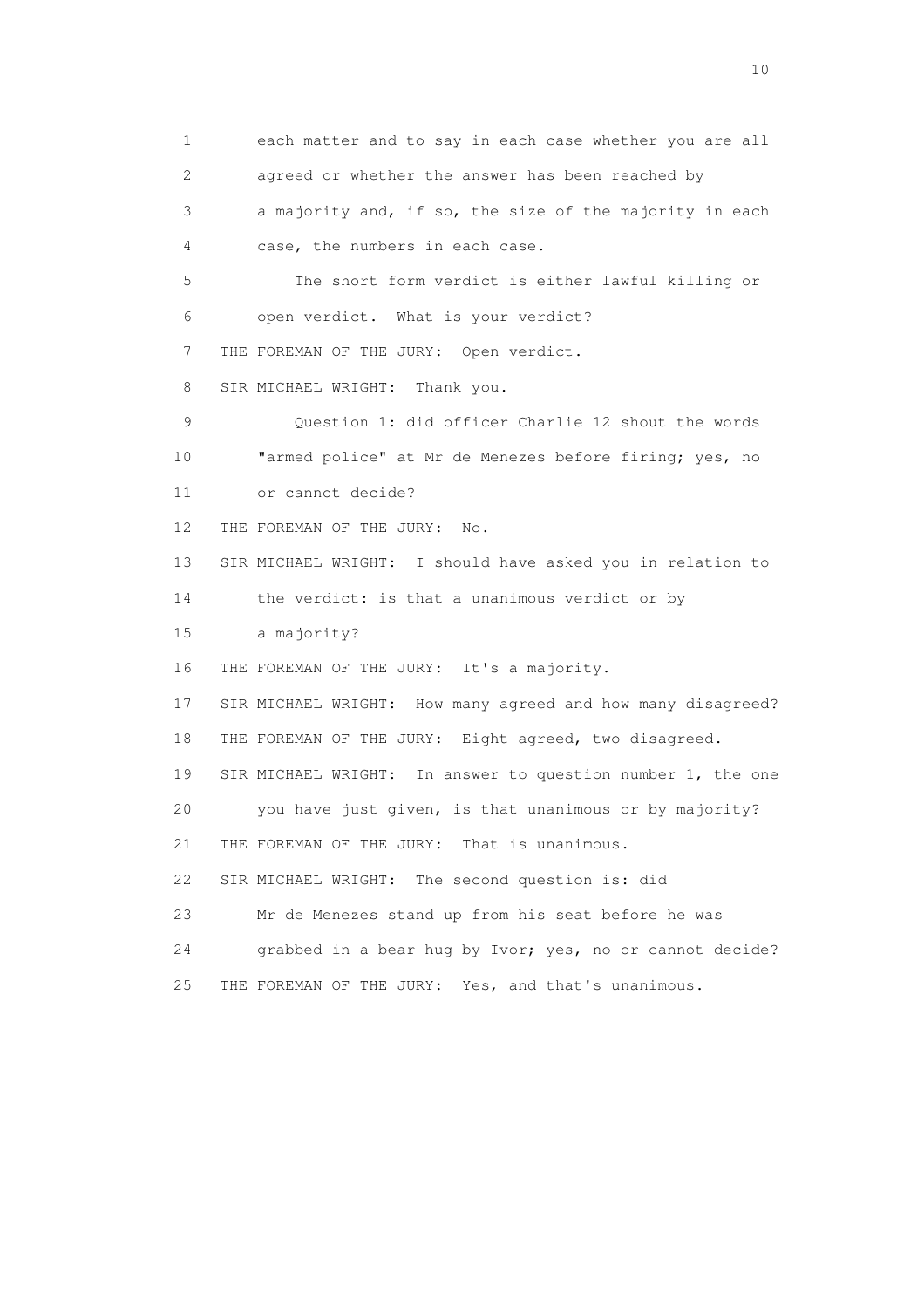1 SIR MICHAEL WRIGHT: Thank you.

| 2  | Did Mr de Menezes move towards officer C12 before he         |
|----|--------------------------------------------------------------|
| 3  | was grabbed in a bear hug by officer Ivor?                   |
| 4  | THE FOREMAN OF THE JURY: No, and that's unanimous.           |
| 5  | SIR MICHAEL WRIGHT: Thank you.                               |
| 6  | Turning to the factors for consideration, do you             |
| 7  | consider that any of the following factors caused or         |
| 8  | contributed to the death of Mr de Menezes: (a) the           |
| 9  | suicide attacks and attempted attacks of July 2005 and       |
| 10 | the pressure placed upon the Metropolitan Police in          |
| 11 | responding to the threat?                                    |
| 12 | THE FOREMAN OF THE JURY: Cannot decide, sir.                 |
| 13 | SIR MICHAEL WRIGHT: Again, is that inability to decide by    |
| 14 | a majority or unanimous?                                     |
| 15 | THE FOREMAN OF THE JURY: That's a majority of eight to two.  |
| 16 | SIR MICHAEL WRIGHT: Thank you. (b) a failure to obtain and   |
| 17 | provide better photographic images of the suspect            |
| 18 | Hussain Osman for the surveillance team?                     |
| 19 | THE FOREMAN OF THE JURY: Yes, that's unanimous.              |
| 20 | SIR MICHAEL WRIGHT: (c) a failure by the police to ensure    |
| 21 | that Mr de Menezes was stopped before he reached public      |
| 22 | transport?                                                   |
| 23 | THE FOREMAN OF THE JURY: Yes, unanimous, sir.                |
| 24 | Thank you. (d) the general difficulty<br>SIR MICHAEL WRIGHT: |
| 25 | in providing identification of the man under                 |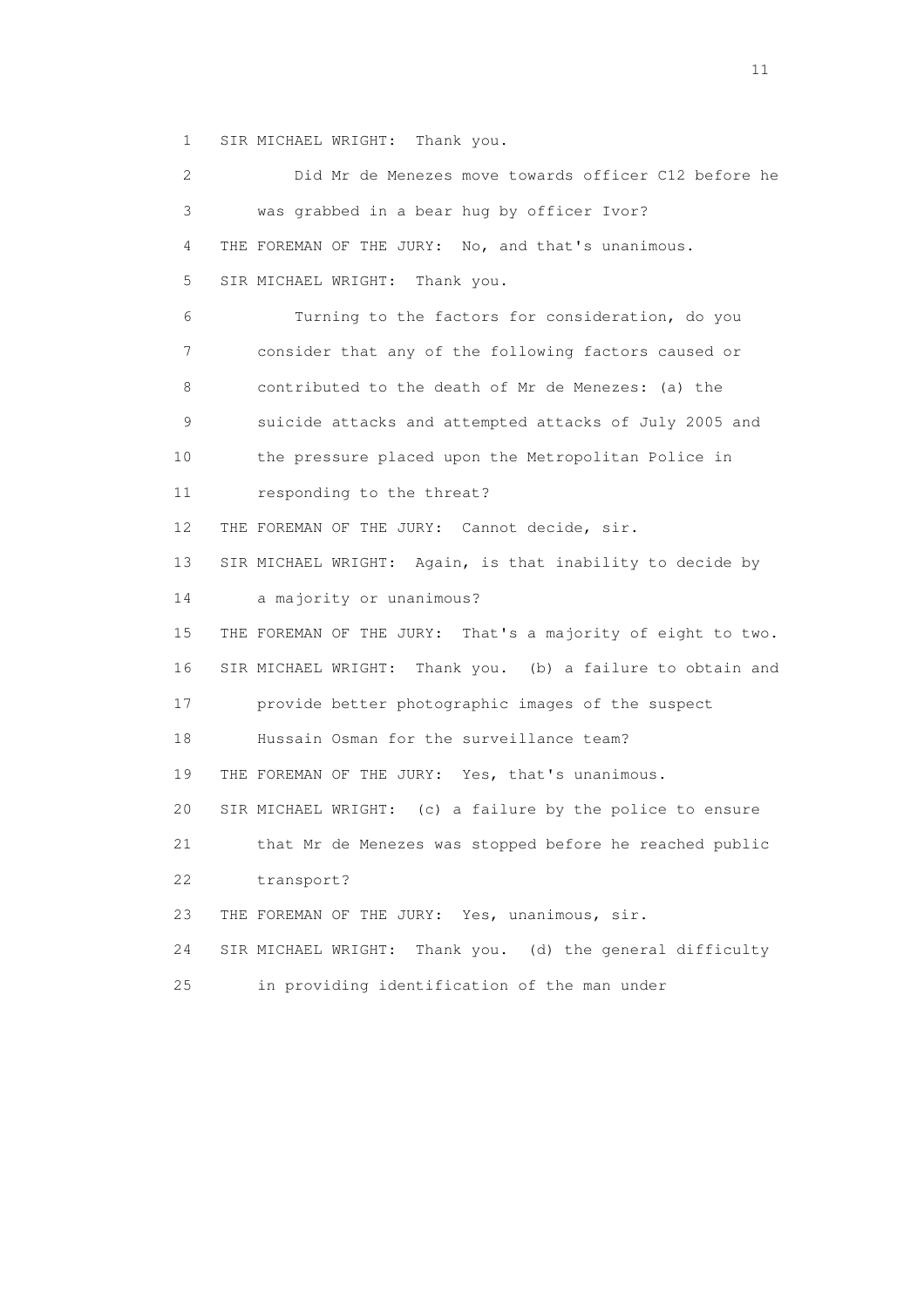1 surveillance, Mr de Menezes, in the time available and 2 in the circumstances after he had left the block at 3 Scotia Road? 4 THE FOREMAN OF THE JURY: No, and that's unanimous. 5 SIR MICHAEL WRIGHT: (e) the innocent behaviour of 6 Mr de Menezes which increased the suspicions of some 7 officers? 8 THE FOREMAN OF THE JURY: No, that's a majority of eight to 9 two, sir. 10 SIR MICHAEL WRIGHT: Thank you. The fact that the views of 11 the surveillance officers regarding identification were 12 not accurately communicated to the command team and the 13 firearms officers? 14 THE FOREMAN OF THE JURY: Yes, unanimous. 15 SIR MICHAEL WRIGHT: (g) the fact that the position of the 16 cars containing the firearms officers was not accurately 17 known to the command team as the firearms officers were 18 approaching Stockwell station? 19 THE FOREMAN OF THE JURY: Yes, unanimous. 20 SIR MICHAEL WRIGHT: (h) any significant shortcomings in the 21 communications system as it was operating on the day 22 between the various police teams on the ground and with 23 New Scotland Yard? 24 THE FOREMAN OF THE JURY: Yes, unanimous again, sir. 25 SIR MICHAEL WRIGHT: (i) a failure to conclude at the time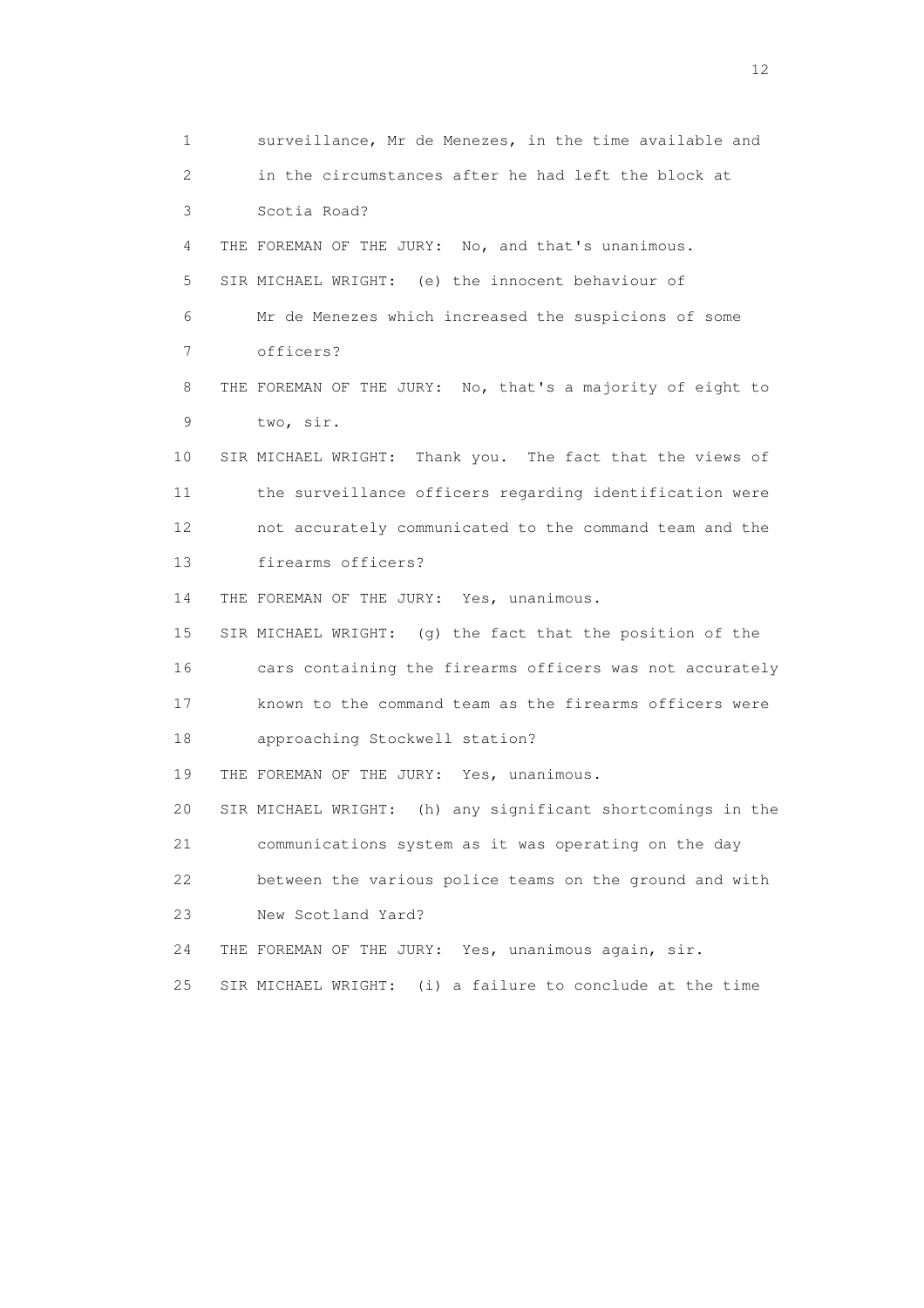1 that surveillance officers should still be used to carry 2 out the stop of Mr de Menezes at Stockwell station, even 3 after it was reported that specialist firearms officers 4 could perform the stop? 5 THE FOREMAN OF THE JURY: Yes, unanimous. 6 SIR MICHAEL WRIGHT: That concludes your verdict. I am very 7 much obliged to you, Mr Foreman, thank you. 8 THE FOREMAN OF THE JURY: Thank you. 9 SIR MICHAEL WRIGHT: I should ask you one other thing: 10 I understand, as you have not sent me a note, that you 11 are all content with the inquisition, which is the 12 formal document setting out the name of the deceased, 13 date of death, place of death, medical cause of death 14 and so forth. Is that correct? 15 THE FOREMAN OF THE JURY: Yes, sir, that's right. 16 SIR MICHAEL WRIGHT: Very well, thank you. I understand 17 that eight of you are agreed on all matters and those 18 eight have signed the inquisition. 19 THE FOREMAN OF THE JURY: That's correct, sir. 20 SIR MICHAEL WRIGHT: Thank you very much indeed; sit down. 21 First of all, may I sincerely thank you, ladies and 22 gentlemen, for the dedicated service that you have given 23 over the last three months. You have attended 24 conscientiously and promptly and you have shown, if 25 I may say so without sounding patronising, diligent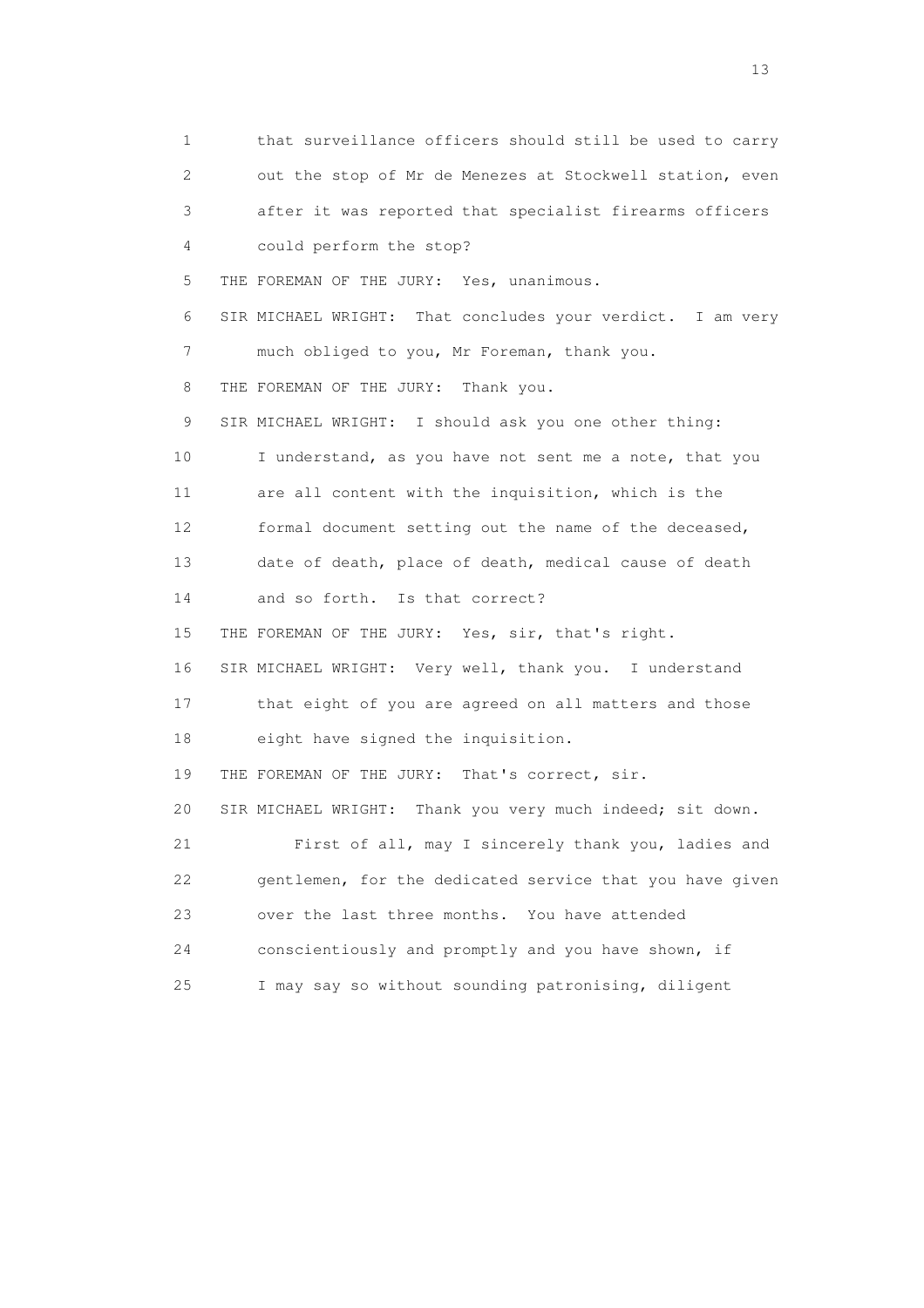1 attention throughout the inquest. You have also 2 demonstrated obvious care in reaching your decisions. 3 We all appreciate, although it may not always have 4 been obvious, we do appreciate the commitment of time 5 that you have had to make, and I know I speak for 6 everyone in this courtroom and for myself when I say 7 that we are all extremely grateful to you. Thank you 8 very much indeed.

 9 May I also, before I part with this inquest, thank 10 all at Southwark Council and here at the Brit Oval for 11 their hard work, which has contributed enormously to the 12 smooth running of this inquest.

 13 It is right that I should say at this stage that it 14 is my intention to make a report under Rule 43 of the 15 Coroners' Rules 1984, as amended by the Coroners' 16 Amendment Rules 2008.

 17 Under that rule such a report may be made where 18 a Coroner is holding an inquest into a person's death, 19 the evidence gives rise to a concern that circumstances 20 creating a risk of other deaths will occur, or will 21 continue to exist in the future, and in the Coroner's 22 opinion action should be taken to prevent the occurrence 23 or continuation of such circumstances or to eliminate or 24 reduce the risk of death created by such circumstances. 25 In such a case, the Coroner may report the circumstances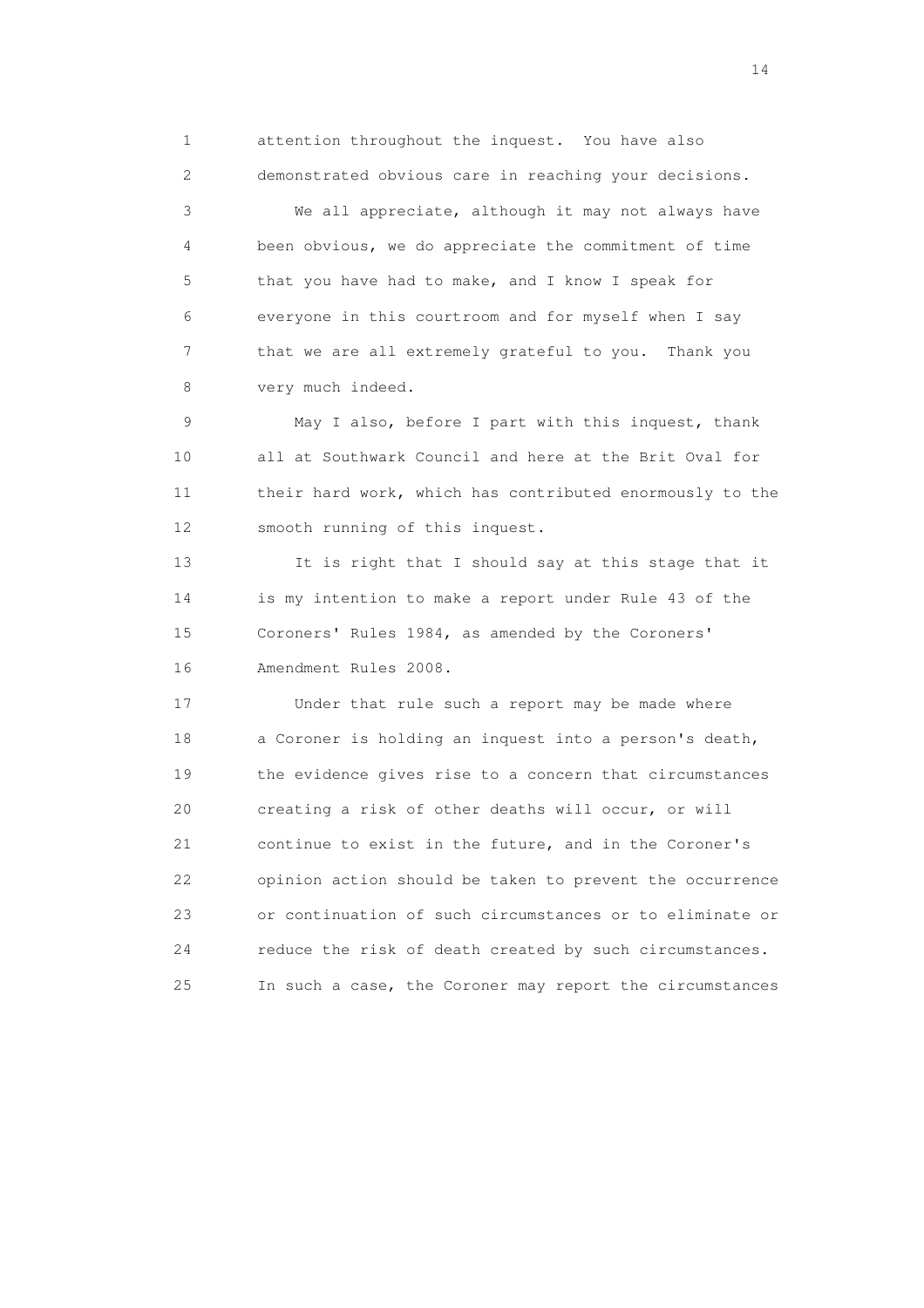1 to a person whom he believes may have power to take such 2 action.

 3 I intend to make a report to the Commissioner of 4 Police for the Metropolis and to the Metropolitan Police 5 Authority, and that report will explain briefly what 6 police practices I consider call for review. 7 Under the Coroners' Rules, such a report should also 8 be sent to the Lord Chancellor and to properly 9 interested persons, and that will happen in this case. 10 I shall also send a copy to the Home Secretary for 11 information. 12 The Commissioner and the Authority will be obliged 13 to respond to the report saying what action has been or 14 will be taken or saying why no action is proposed. 15 Under the rules, it is for the Lord Chancellor to 16 decide whether and how to publish a report and the 17 responses to it. However, I would expect the report to 18 be published in this case.

 19 I shall not say at this point what the report will 20 contain, because it requires careful consideration and 21 because it is only right that I should take proper 22 account of the verdict and conclusions of the jury. 23 However, I expect to produce the report within the next 24 month, and the Commissioner and the Authority will then 25 have 56 days to respond.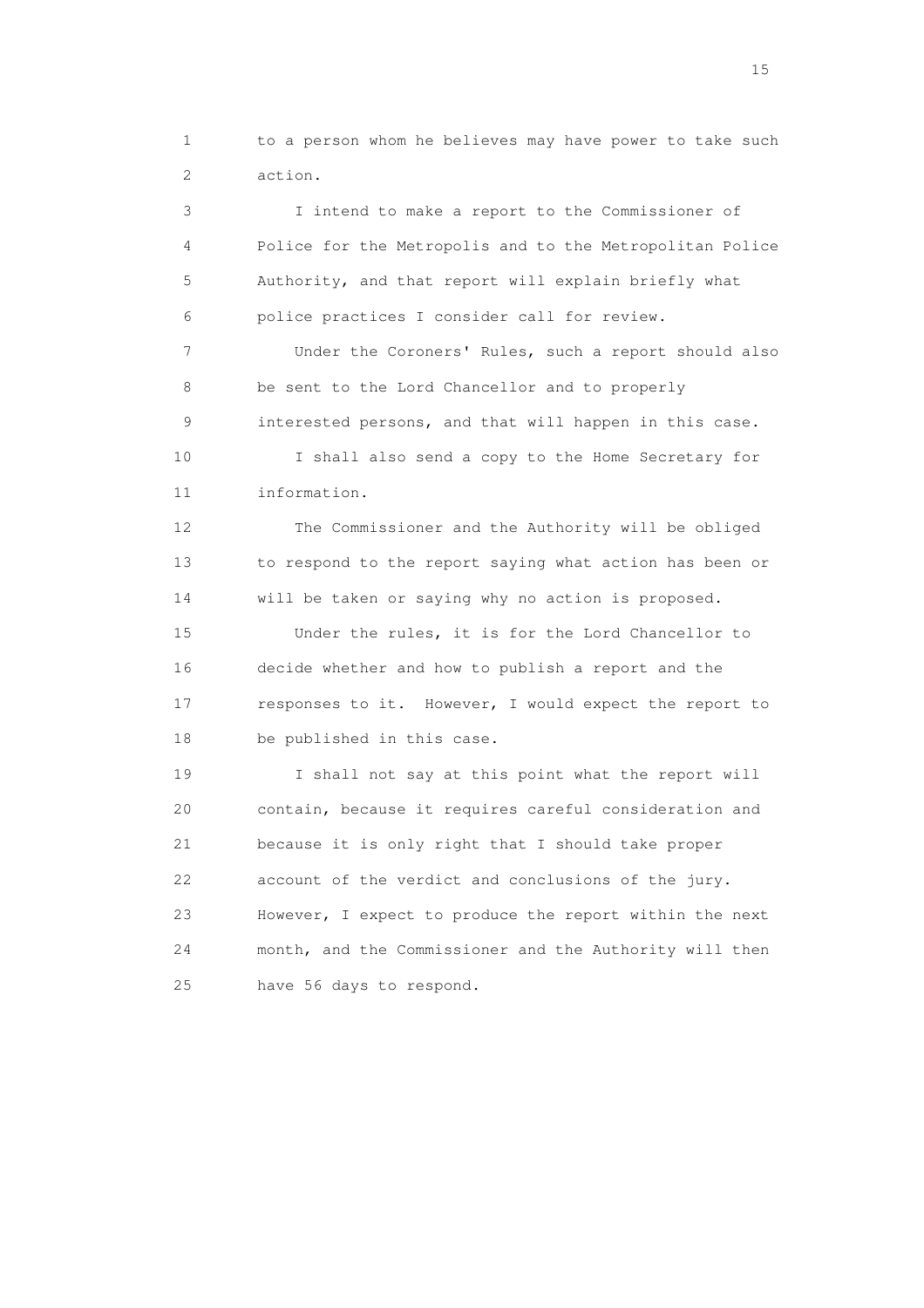1 In preparing my report, I shall take account of all 2 the evidence in this inquest and of further material 3 which has been provided to me concerning how the 4 Metropolitan Police have developed their practices since 5 July 2005.

 6 I should like to take this opportunity to thank 7 Command Moir Stewart of the Metropolitan Police Service 8 for the thorough and careful work he has done in 9 producing a detailed statement and supporting materials 10 to assist me.

 11 I should also like to thank the IPCC and their legal 12 representatives for the help in identifying areas for 13 consideration.

 14 Finally, it is only right that these proceedings 15 conclude with me expressing sincere condolences to the 16 family of Mr de Menezes. On any view of this case, this 17 was a tragic and terrible event, the killing of 18 an entirely innocent young man.

 19 That concludes the proceedings at this inquest. 20 (1.03 pm) 21 (The court adjourned)  $22$ 23

 24 25